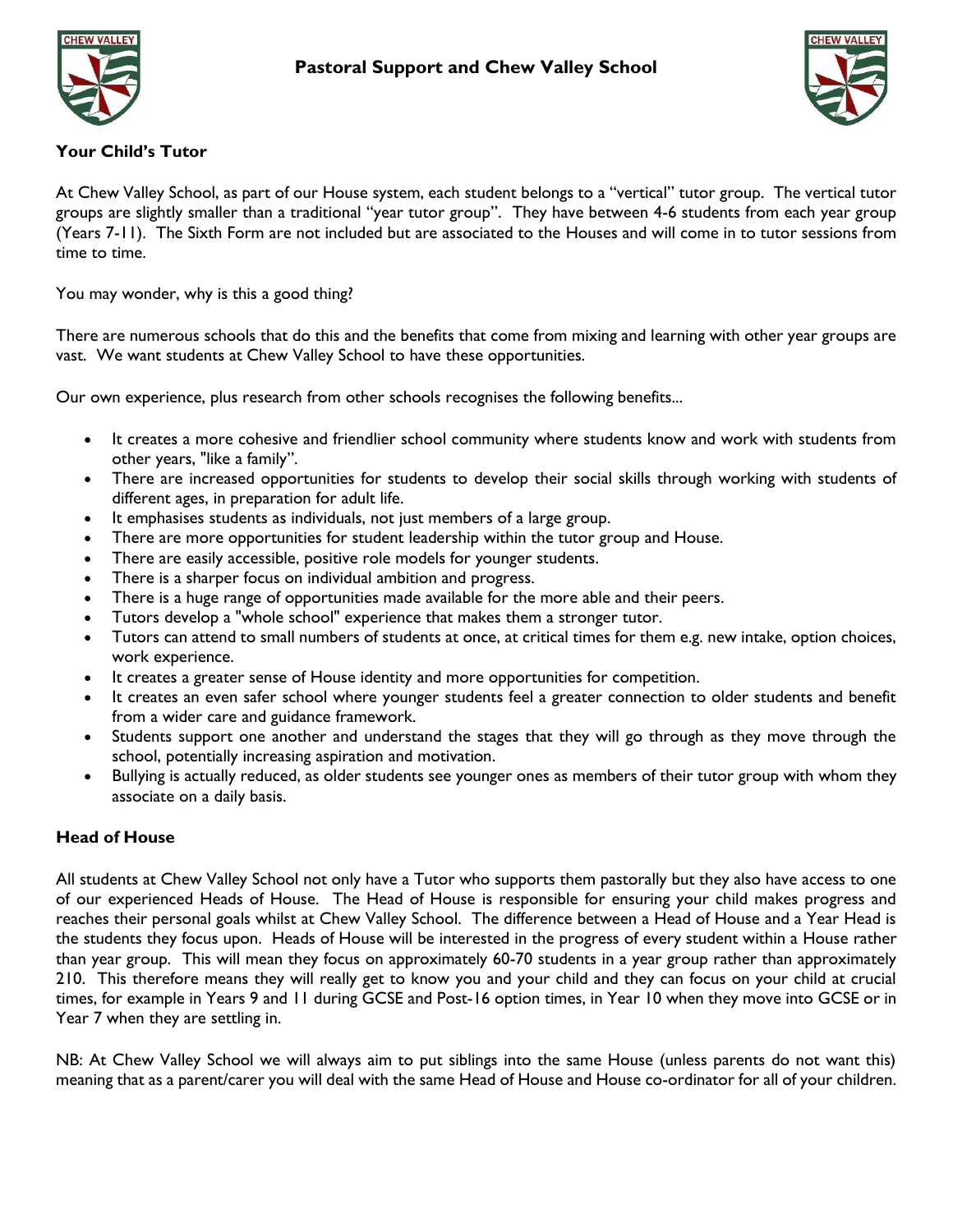## **The Wider Pastoral Support Team**

The wider student support team consists of a number of non-teaching staff who all support the Heads of House and are available for students and parents/carers to contact throughout the school day if needed. They are accessible through our "Student Reception".

The main role of these staff is to support the students so that they are able to attend lessons and succeed to the very best of their ability. Their role is incredibly wide ranging and you may come into contact with them for a variety of reasons; they will deal with attendance issues, provide lead small group work, 1:1 support, contact external agencies, write support plans, lead student voice, promote House identity and competition and a whole lot more.

#### **Heads of House**

|               | <b>Bilbie</b> | <b>Atodney</b> | Hauteville       | Moreton             |
|---------------|---------------|----------------|------------------|---------------------|
| Head of House | Ms Howe       | Mr Blann       | Mr Van Grudgings | <b>Miss Moreton</b> |

#### **Assemblies**

At Chew Valley School your child will mainly attend "House assemblies", once a week, except when we have important information that needs to be shared with them as a year group. The assemblies will be mainly delivered by your child's Head of House and the Senior Team, supported by the wider pastoral team which includes the tutors. The assemblies will focus around the School's core values so that students can learn, grow and achieve. When they have year group assemblies, they will be delivered or co-ordinated by the most appropriate member of staff e.g. GCSE options will be delivered by the Curriculum Deputy Head.

### **RSHE Lessons**

At Chew Valley School each child has RSHE lessons throughout the year. They are delivered through "drop down days" in year 7 and 8 and through lesson time (once a fortnight) in year 9. These lessons aim to complement their other subjects and provide a curriculum that has a very positive impact on all students' behaviour and safety which contributes very well to students' academic achievement, their physical wellbeing, and their spiritual, moral, social and cultural development.

We have a specialist team of teachers who deliver this curriculum who are led by Mrs Pope. They are taught in their year group and your child's teacher will deliver a curriculum that is year specific. However, the teacher will also look to compliment what they do in tutor time and what is delivered to them during assemblies.

#### **Individual Mentoring and Counselling**

Mentoring at Chew Valley School can come in many forms, academic, behaviour, peer, 6th Form mentoring and external business mentoring. The offer of mentoring is based on need, identified by the Heads of House following monitoring points and/or through tutor/staff interactions. Students identified as likely to benefit from mentoring will be spoken to individually, parents are informed and are involved in the process of mentoring and a suitable programme of regular sessions will be set up. These sessions are likely to run once a week for a period of time (6-10 weeks).

We have a limited counselling service from Off the Record and the BANES mental health sub team (MHST) therefore once again we offer this based on need. However, students can also self-refer through their Head of House or Tutor. These sessions run once a week for a period of time (6 weeks) and parents/carers are invited to be involved in the process if the student wishes but often students prefer this to be a private process.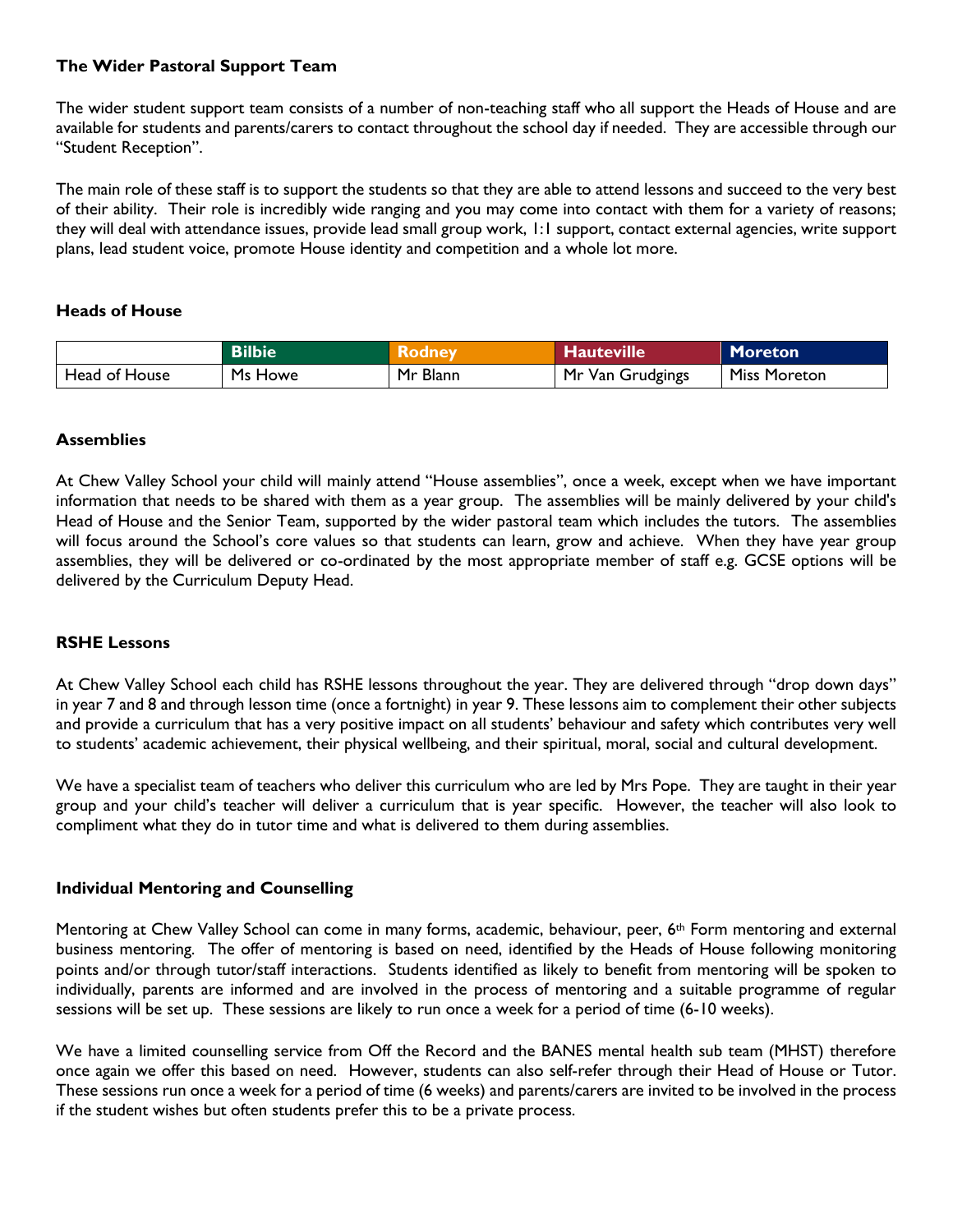## **First Aid and Other Medical Services**

We have a "First Aid" room but we do not have a medical room. The First Aid room is a place where students can access First Aid provision and a First Aider is always made available to make an assessment of the severity of any injury or illness but our staff cannot provide medication for illness.

A BANES school nurse is available for student drop-ins once a week, students can also self-refer to use this service. Students can do this via Student Reception.

Students also have access to a BANES-run, sexual health clinic on Tuesday lunchtimes. This is another drop-in service that runs on our school site.